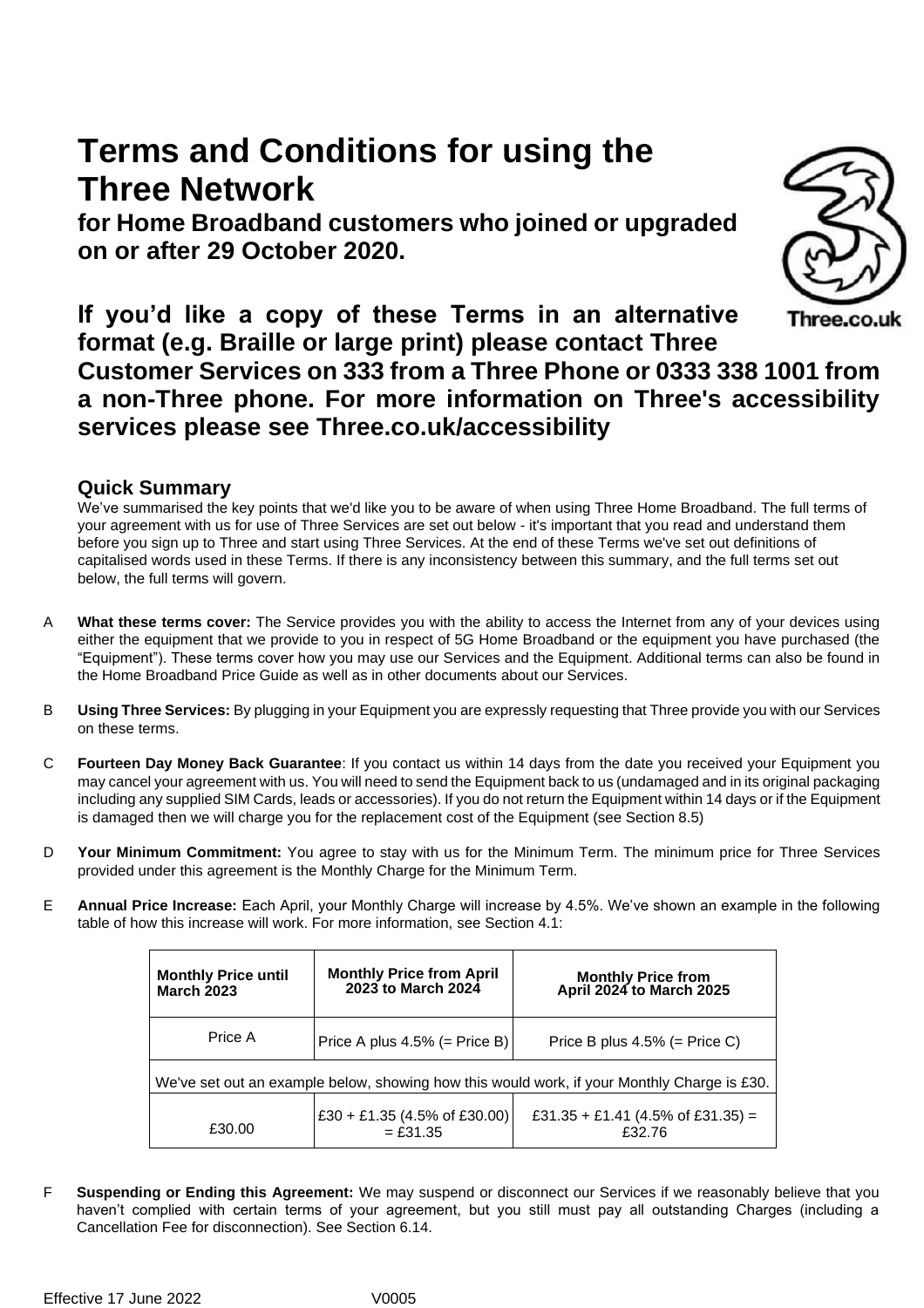How you can end your agreement depends on whether you're in your Minimum Term or not, and whether we've made any changes to your agreement that are likely to impact the Three Services you receive. Please see the below table for a summary of how and when you can end your agreement.

| When you wish to end<br>your agreement                                                                                                                                                 | <b>Notice Period</b>                                                                                                                                                                        | <b>What to Do?</b>                              | <b>Charges Payable</b>                                                                                                                                                                                                           |
|----------------------------------------------------------------------------------------------------------------------------------------------------------------------------------------|---------------------------------------------------------------------------------------------------------------------------------------------------------------------------------------------|-------------------------------------------------|----------------------------------------------------------------------------------------------------------------------------------------------------------------------------------------------------------------------------------|
| <b>During the Returns</b><br>Period                                                                                                                                                    | Your agreement will end when you notify us,<br>or if you have Equipment to return to us,<br>when we receive that Equipment in<br>accordance with the Returns Policy<br>(whichever is later) | Contact<br>Three<br>Customer<br>Services        | Charges for Three Services used.<br>Charges for damage or for any loss of value to the Equipment, as a<br>result of non essential use, in accordance with the Returns Policy.                                                    |
| <b>During your Minimum</b><br>Term (but outside of any<br><b>Returns Period)</b>                                                                                                       | You can end your agreement at anytime on<br>30 days' notice                                                                                                                                 | Contact<br>Three<br>Customer<br><b>Services</b> | All outstanding Charges payable plus your Cancellation Fee.<br>In respect of 5G Home Broadband, charges for failure to return the<br>Equipment or if the Equipment is returned damaged in accordance<br>with the Returns Policy. |
| Outside of your Minimum<br>Term/if you have no<br><b>Minimum Term</b>                                                                                                                  | You can end your agreement at any time on<br>30 days' notice                                                                                                                                | Contact<br>Three<br>Customer<br><b>Services</b> | All outstanding Charges payable.<br>In respect of 5G Home Broadband, charges for failure to return the<br>Equipment or if the Equipment is returned damaged in accordance<br>with the Returns Policy.                            |
| We notify you that we<br>are making a change to<br>the Three Services you<br>receive, and that if such<br>changes are not<br>acceptable to you, you<br>may terminate your<br>Agreement | You can end your agreement in accordance<br>with the terms of the notice we send you.                                                                                                       | Contact<br>Three<br>Customer<br><b>Services</b> | All outstanding Charges payable.<br>In respect of 5G Home Broadband, charges for failure to return the<br>Equipment or if the Equipment is returned damaged in accordance<br>with the Returns Policy.                            |

The Cancellation Fee will be the total of the Monthly Charges remaining during the Minimum Term of your agreement less a variable discount, currently 3%. We reserve the right to vary the amount of the percentage discount from time to time.

- F. **Equipment:** Where we have provided any 5G Equipment this Equipment is not owned by you and is loaned to you for the duration of you taking our Services. The 5G Equipment is supplied to you at no cost and remains the property of Three at all times. When you stop taking our Services you must return the 5G Equipment. If you do not return the 5G Equipment within 28 days we will charge you a non-return charge (see Section [9.7\)](#page-6-1).
- G. **Your Information:** You agree that we can process your information which we collect and / or which you give to us during any sales or registration process, for a number of purposes, including, but not limited to, opening and managing an account for Three Services, to deliver products and services ordered by you, for credit checking and fraud prevention, and for product analysis and direct marketing (subject to your preferences). See Section 15 below.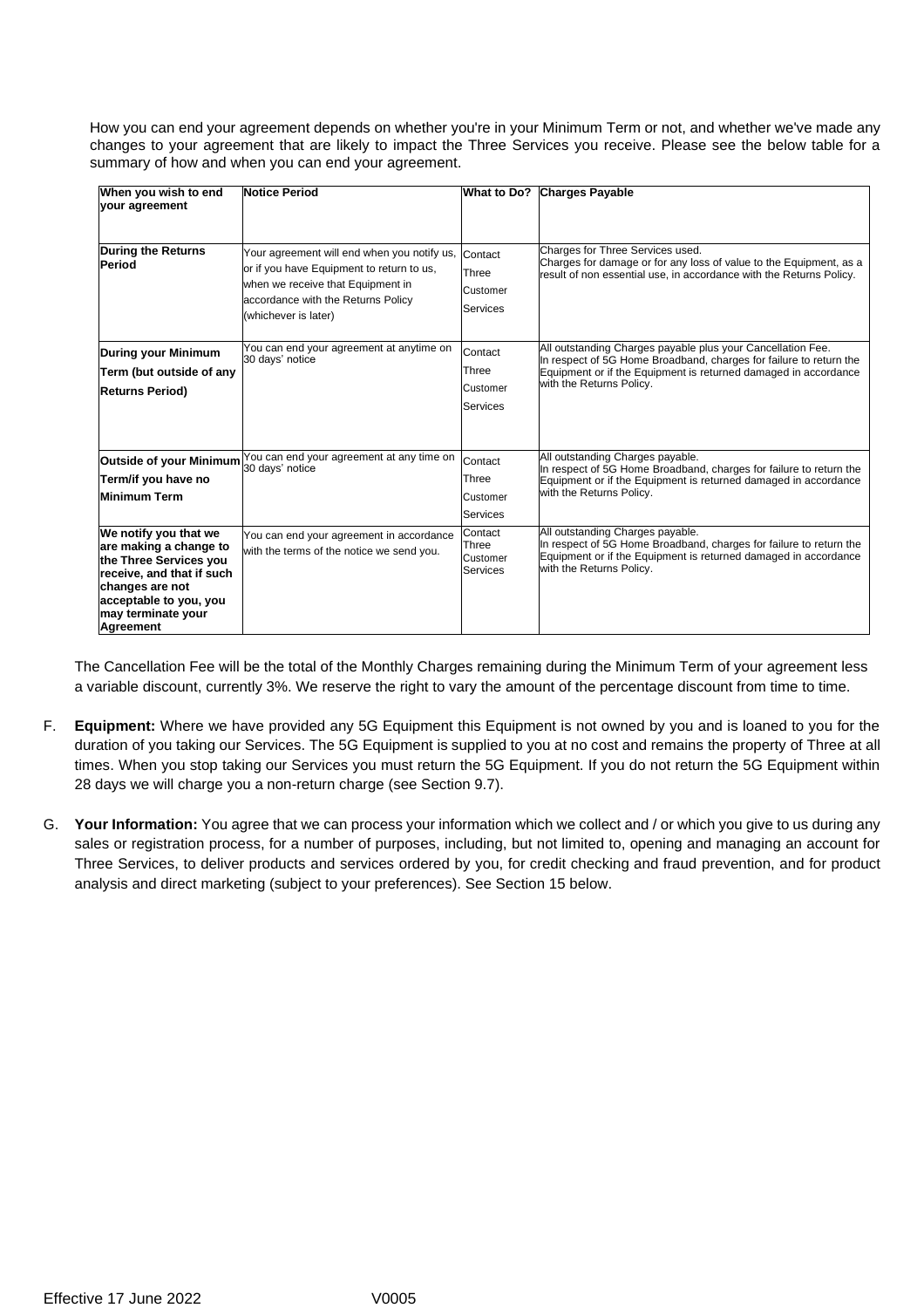# **Your Pay Monthly Home Broadband Terms in Full**

### **1. Who's who and what's what**

- 1.1 When we say:
	- (a) 'we', 'us' or 'our', we mean Hutchison 3G UK Limited, trading as 'Three', (company number 03885486), with its registered address at 450 Longwater Avenue, Green Park, Reading, Berkshire, RG2 6GF;
	- (b) 'you' or 'your', we mean you, our customer whose name appears on the Welcome Letter;
	- (c) 'agreement', we mean your agreement with us for the supply of Three Services. Section 2.1 explains what terms make up your agreement.
- 1.2 We've set out in the glossary some useful definitions of words we use in these Terms.

#### **2. About your agreement**

- 2.1 Your agreement is made up of these Terms and your Package (as set out in our Price Guide), along with any other terms laid down in additional Three Services. Additional terms may apply to any promotional or special offers.
- 2.2 Your agreement is personal to you. Unless we give you permission, you can't pass your rights or responsibilities to anyone else - even if you give your Equipment to others. It's your responsibility to make sure the SIM in your Equipment is only used to access Three Services as allowed under this agreement.
- 2.3 This agreement doesn't cover any products or services you buy while using Three Services.

#### **3. When your agreement starts**

- 3.1 Your agreement starts when we Connect you to Three. By plugging in your Equipment you're expressly requesting that we provide you with the Three Services. For existing customers who have upgraded with us by signing up to a new agreement for a new Minimum Term, your new agreement will start on the day we accept your new request for Three Services, unless we agree an alternative date with you.
- 3.2 You may cancel your agreement within the Returns Period. If you use Three Services before you cancel you will be charged for them. Please see our Returns Policy at Three.co.uk/Returns for more information.
- 3.3 If your Package has a Minimum Term, you agree to remain Connected to Three for that Minimum Term. You have limited rights to end the agreement during the Minimum Term as set out in Section 12. If your Package doesn't have a Minimum Term, or your Minimum Term has ended, we'll supply you with Three Services until either of us chooses to end the agreement in any of the ways set out in Section 12.

#### **4. Changes to your agreement or prices**

- 4.1 Your Monthly Charge will be subject to an annual increase of 4.5%. The annual increase will first appear on your April bill. An example of how this may impact you is set out in the Quick Summary of your Agreement above.
- 4.2 In addition to Section 4.1, we may change any of the terms of your agreement, including our Packages or Charges, as follows:
	- (a) we may discontinue or amend your Package or the Three Services in which case we will let you know no less than 30 days in advance (unless otherwise provided in this Agreement);
	- (b) we may need to change or introduce new Charges in respect of Ancillary Services;
	- (c) where permitted or required to comply with law or regulation;
	- (d) as a result of any changes to services or increases in charges imposed on us by third parties e.g. changes to roaming costs or international call costs, where such changes are related to the costs/price increases charged to us by wholesale partners or providers; and/or
	- (e) where a change is, in our reasonable determination, required to maintain or improve the quality or security of the Three Services.
- 4.3 Other than in respect of:
	- (a) a change to your Monthly Charge in accordance with Section 4.1:
	- (b) changes under Section 4.2(d) (unless you are materially disadvantaged by such changes and we notify you in accordance with Section 4.4); or
	- (c) changes to Ancillary Services which you have not opted to receive;

where any proposed changes to the Agreement impact the Three Services you receive from us under this Agreement are not:

- (a) exclusively for your benefit;
- (b) of a purely administrative nature that has no negative effect on you; or
- (c) directly imposed by law e.g. changes to VAT

we will notify you of such proposed changes at least 30 days in advance of the proposed changes taking place.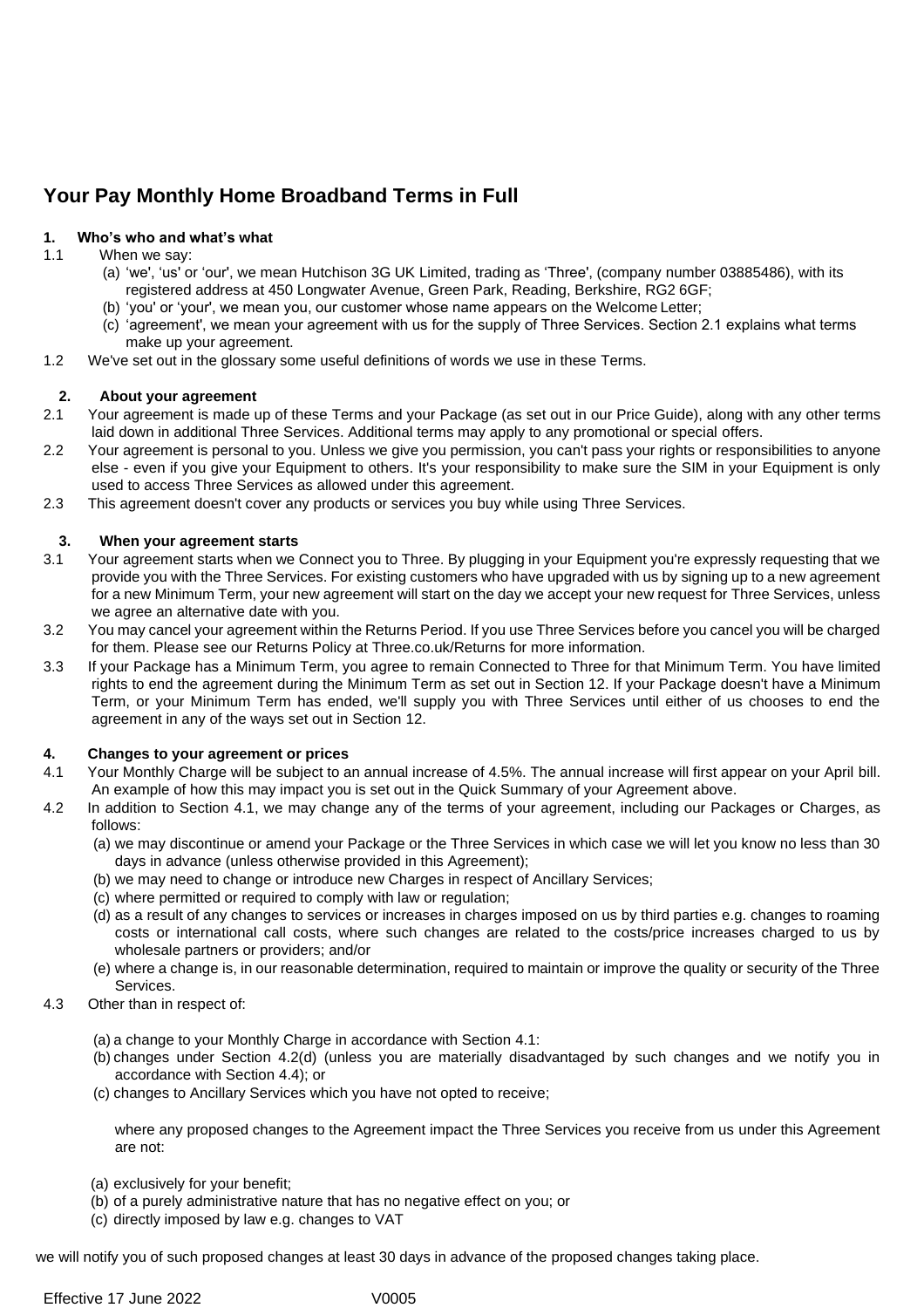- <span id="page-3-0"></span>4.4 Where we make changes under Section 4.2(d) which, in our reasonable determination are likely to materially disadvantage you, we will notify you of such proposed changes at least 30 days in advance of such proposed changes taking place (which shall be no more frequently than once per month).
- 4.5 Subject to Section 4.6 below, where we have provided you with notice under Section 4.3 or [4.4](#page-3-0) above, you can, following receipt of any such notice and if such proposed changes are not acceptable to you, terminate your Agreement by giving notice to Three Customer Services within that 30 day period.
- 4.6 If you carry on using Three Services after the 30 day notice period provided in accordance with Section 4.3 or 4.4, you will be deemed to have accepted the change, and will not be able to subsequently terminate the Agreement.
- 4.7 If you terminate the Agreement in accordance with Section 4.5 during the 30 day notice period provided by Three, no Cancellation Fee will be applicable to such termination by you. If you terminate the Agreement for any other reason during the Minimum Term, a Cancellation Fee may be payable (as detailed in Section 13.2).

### **5. What we'll provide to you.**

- 5.1 We'll open an account for you and provide you with a SIM (in most cases this will already be in the Equipment) and in respect of 5G Home Broadband the Equipment.
- 5.2 We own each SIM and each SIM remains our property at all times. You're being allowed to use the SIM by us on a limited licence to allow you to access Three Services. We may recall the SIM at any time and you can only use the SIM to obtain Services from us.
- 5.3 Each SIM can only be used in Equipment which is authorised by us for Connection to the Three Network. If you try to use the SIM in another device, it may damage the device and affect your usage. In these instances, we're not responsible for any such damage or usage problems. Should you remove the SIM from your Three Broadband Equipment and use in a mobile device you will be charged in accordance with our Mobile Broadband Price Guide.
- 5.4 If we determine in our sole opinion that your use of the Three Services either exceeds that reasonably expected of someone using the Service or materially affects other users' enjoyment of the Service, or has an adverse impact on our network, then we will by written notice, give you a 14 day period in which to reduce your usage levels to those reasonably expected of a person using the Service. If usage activity has not decreased within the 14 day notification period we may at our discretion terminate, suspend or restrict your Three Service. We will try to tell you when we suspend or restrict your Three Service but we do not have to.
- 5.5 The software in the Equipment and all intellectual property rights in that software are owned by the Equipment manufacturer and you're being allowed to use the software on a limited licence from the manufacturer.

### **Three Services**

- 5.6 Once you're Connected to Three we'll provide you with access to Three Services.
- 5.7 It is your responsibility to ensure that any Equipment is only used to access the Three Services as allowed in this Agreement.
- 5.8 You will be able to upload and send your own content using Three Services. You grant us an irrevocable, royalty free,

perpetual and worldwide licence to store, transmit or otherwise deal with any content you upload on Three Services.

- 5.9 We:
	- (a) may change or withdraw some, or part, of Three Services from time to time. This may be because of changing technologies, obsolescence, new or different product features, changing content providers or the need to remove, replace or change content. Depending on the changes that we make, you may have a right to end this agreement, as explained in Sections 4 and 12.1.
	- (b) may also determine how Three Services are presented and delivered to the Equipment or are otherwise made available to you. We can change the way they are presented, delivered or otherwise made available to you at any time;
	- (c) may implement measures to manage the traffic across our network in exceptional circumstances to prevent impending network congestion and/or mitigation the effects of any exceptional or temporary network congestion. We may also implement traffic management measures in order to meet our legal obligations, preserve the integrity and security of our networks, services, or terminal equipment and to ensure an enjoyable internet experience for the vast majority of our customers. For details see Three.co.uk/trafficsense. We reserve the right to review and amend any such measures from time to time.

### **5.10 Coverage and Broadband speeds**

- 5.10.1 Our advertised and estimated maximum upload and download speeds for our broadband internet services, provided as part of the Three Services, are set out in our estimated broadband speeds table, available at: [www.three.co.uk/broadband-speeds](http://www.three.co.uk/broadband-speeds)
- 5.10.2 We do not guarantee that our broadband service will achieve any specific speeds. The speeds achieved by our broadband service will depend on factors such as your geographic location, the type of walls and windows in your building, the number of people using the network, the external environment, and the correct setup of your Equipment.
- 5.10.3 We may implement measures to manage the traffic across our network in exceptional circumstances to prevent impending network congestion and/or mitigation the effects of any exceptional or temporary network congestion. We may also implement traffic management measures in order to meet our legal obligations, preserve the integrity and security of our networks, services, or terminal equipment, or to provide you with any particular services you have requested. For more information on traffic management on our network, please visit: [http://support.three.co.uk/mobiledocs/Support/Signal\\_and\\_coverage/our\\_network/TrafficSense\\_facts\\_document.pdf](http://support.three.co.uk/mobiledocs/Support/Signal_and_coverage/our_network/TrafficSense_facts_document.pdf)

Effective 17 June 2022 V0005 5.10.4 The variability of the download and upload speeds achieved, and the technology used to access the broadbandservices, may affect your experience of our services and your ability to access and distribute information and content, and use and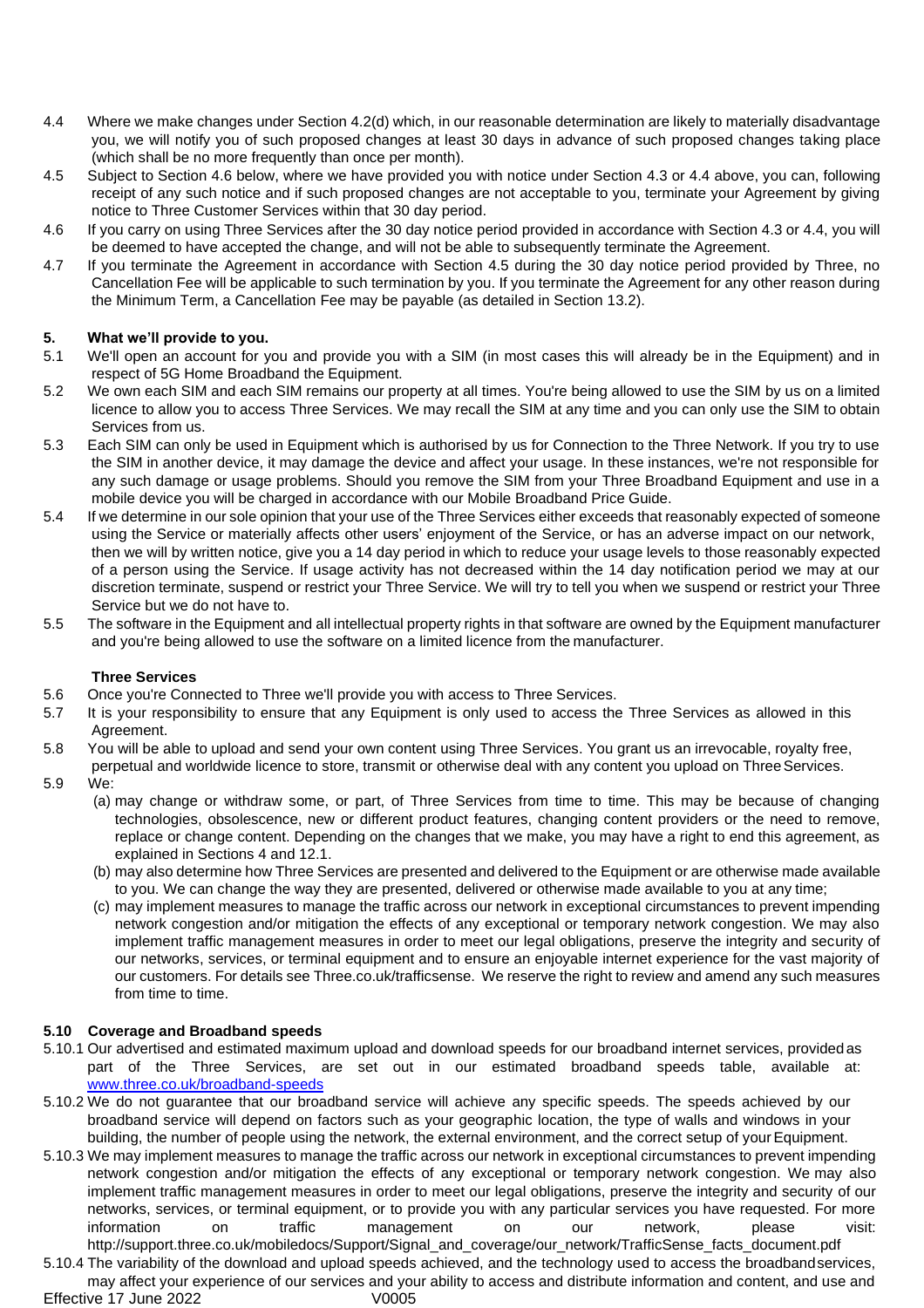provide applications and services.

5.10.5 In the event that you experience continuous or regularly recurring disruption to the broadband services you may be entitled to a price reduction based upon the period of the disruption, in accordance with Section 5.11.

#### **5.11 Disruption to Three Services**

- 5.11.1 Due to the nature of mobile technology, there may be situations when Three Services aren't always available, or the quality or network speeds are affected and so we cannot guarantee continuous fault-free service. For example: (a) when we need to perform upgrading, maintenance or other work on the Three Network or Three Services; (b) when you're in areas not covered by the Three Network. In this case, Three Services relies on other operators' networks, over which we have no control; and (c) because of factors outside our control, such as legal or regulatory requirements, lack of capacity, interruptions to Three Services from other suppliers, faults in other communication networks, the weather or radio interference caused by hills, tunnels or other physical obstructions.
- 5.11.2 For more information about coverage see Three.co.uk/coverage. You have the right to change your mind and return your Equipment within the first 14 days of receipt of the Equipment.
- 5.11.3 In the event that you experience continuous or regularly recurring disruption to Three Services (such as where your access to Three Services is limited or unavailable) or there is a significant discrepancy between the advertised speed provided in the broadband speeds table at [www.three.co.uk/broadband-speeds a](http://www.three.co.uk/broadband-speeds)nd your normally available speed then you may be entitled to a price reduction based upon the period of the disruption or early termination of your contract. A price reduction may take the form of a partial or full credit of your Monthly Charge. To receive a credit of your charges or to terminate the Agreement you'll need to report a severe disruption or speed reduction to us in order that we may investigate your concerns, consider the extent to which you use the Three Services in question and measure the disruption against your typical usage history. This is without prejudice to any remedies which may be available to you under consumer law (as explained more fully at Section 14.3) or general contract law, including damages or early termination of this agreement (where the disruption to Three Services is very serious). Please contact us as set out in Section 7 (Your Rights - Complaints) and we'll work with you to find an appropriate resolution for your particular circumstances.

#### **6. What you'll do in return - Personal Security**

- 6.1 As we own the SIM and it remains our property at all times, you must ensure that you keep it safe and secure whilst it's in your possession and you must ensure that you're able to return it to us, if required. We may charge you for any replacement SIM (as set out in our Price Guide).
- 6.2 You must keep all PINs and passwords secure and confidential. You're also responsible for the security of your Equipment and must make sure that you keep it secure. You must also keep any PINs or passwords for any services you access through your Equipment secure and confidential.
- 6.3 You should immediately change your PIN or password if you become aware that someone is accessing Three Services on your account without your permission.

#### **Responsible use - How you use the Three Services**

- <span id="page-4-0"></span>6.4 You may only use Three Services:
	- (a) as set out in this agreement; and
	- (b) for your own personal use. This means you must not resell or commercially exploit any of Three Services or our content.
	- 6.4.1 The Three Home Broadband Service is a domestic service and roaming will not apply. We are supplying you with indoor Equipment for use in your home at the address you have provided. Should you roam with your Equipment you will be charged in line with our current Mobile Broadband Price Guide (available at [www.Three.co.uk/priceguide\)](http://www.three.co.uk/priceguide)
	- 6.4.2 You mustn't use Three Services or the SIM or allow anyone else to use Three Services or the SIM for illegal or improper uses. For example:
		- (a) for fraudulent, criminal or other illegal activity;
		- (b) in any way which breaches another person's rights
		- (c) including copyright or other intellectual property rights;
		- (d) to copy, store, modify, publish or distribute Three Services or their content, except where we give you permission; to download, send or upload content of an excessive size, quantity or frequency. We'll contact you if your use is excessive;
		- (e) in any way which breaches any security or other safeguards or in any other way which harms or interferes with the Three Network, the networks or systems of others or Three Services; or to use or provide to others any directory or details about Three customers.
- 6.5 You must always co-operate with us and follow our reasonable instructions to ensure the proper use and security of your account. This includes (but is not limited to) any instructions from us to update the settings on your Equipment and any instructions regarding the use of your plan, as set out in your Price Guide (available at [www.Three.co.uk/priceguide\).](http://www.three.co.uk/priceguide)
- 6.6 If anyone makes, or threatens to make, any claim or issue legal proceedings against you relating to your use of Three Services, you will, notify us of this immediately and, at our request, immediately stop the act or acts complained of. If we ask you to, you must confirm the details of the claim(s) in writing.
- 6.7 We may publish an acceptable use policy which provides more details about the rules for use to ensure that use of Three Services is not excessive, to combat fraud; and where Three Services we offer or may introduce require certain rules to ensure they can be enjoyed by all our customers. Any such policy will be available on our website and may be changed from time to time.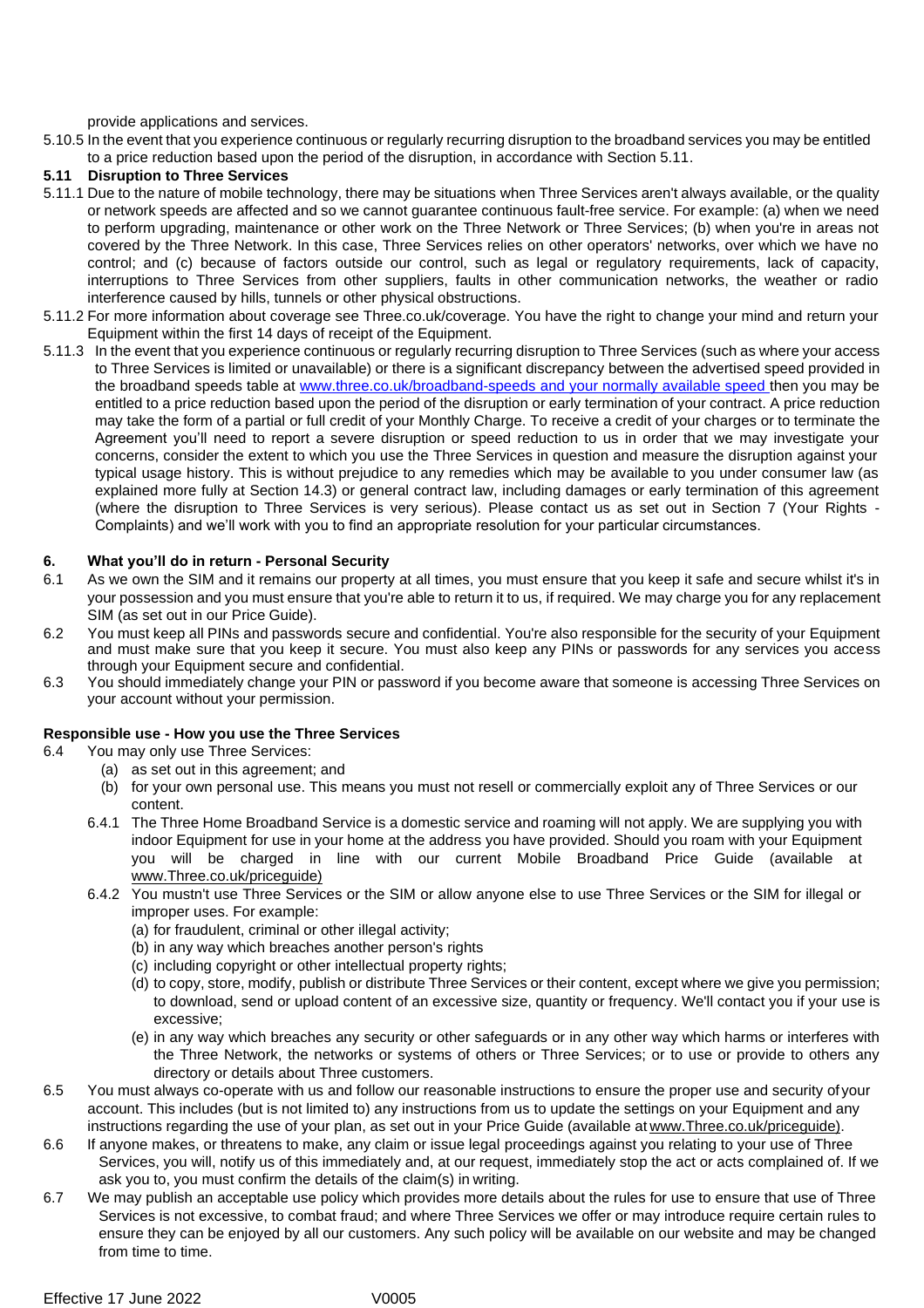### **Responsible use - How you use the Age Restricted Services**

6.8 If you're under 18, you're not allowed to access our Age Restricted Services. If you're 18 or over and you access the Age Restricted Services, you mustn't show or send content from the Age Restricted Services to anyone under 18. You mustalso ensure that you've deactivated any access to Age Restricted Services if you let anyone under 18 use your Equipment.

#### **Responsible use - How you use the Three Services outside the UK**

6.9 You may accidentally roam if you're in an area close to national borders because your Equipment picks up a network signal across the border. If this is the case then you may be charged as if you were roaming on an international network. We accept no responsibility for information processing when it leaves our control.

#### **Paying your Bills**

- 6.10 You must pay us all Charges in connection with all Three Services which are accessed using the SIM we supply you. You must pay the Monthly Charge, whether or not the Three Services are used by you or by another person, with or without your permission. If your SIM and/or Equipment is lost or stolen you remain responsible for all the Charges to your account until you tell us what happened and arrange for your SIM and/or Equipment to be deactivated.
- 6.11 We'll send you a bill on a periodic basis and this will usually be done monthly. However, we may change this period, and we would give you at least 14 days' notice of this.
- 6.12 Your bill will normally include your Monthly Charge for your Package for the next billing period and any administration fees and Additional Charges.
- 6.13 We will provide bills online. Charges on your bill are shown inclusive of VAT (where appropriate), unless you're a business customer, in which case, VAT will be added to your bill where appropriate.
- <span id="page-5-0"></span>6.14 You must make your payment by the due date and by one of the payment methods stated on your bill. Your bill will state the amount of the Charges due from you and the due date by which you must make payment. If you fail to pay your account on time, you will be breaking your agreement and we may Suspend or Disconnect you. In this case, you will have topay any outstanding Charges. We may set a credit limit on your account. If you exceed the credit limit we set, we may Suspend any or all of the Three Services you use until you've made a payment to your account. You shouldn't use the credit limit for budgeting as the amount you owe isn't capped or limited by any credit limit we set.
- 6.15 Three will notify you at least 30 days in advance of any change in your payment date.
- 6.16 We may need to take legal or other collection action against you for non- payment of Charges. This could mean you have to pay our reasonable costs and expenses, or the reasonable costs and expenses of our assignees, including legal and administration costs. Interest may be added on a daily basis to any unpaid Charges and costs, at 2% per annum above the base rate of HSBC Bank plc, from the date payment is due until it is received.
- 6.17 As a condition of signing up to Three Services, we require you to set up a direct debit to pay your Charges and you will benefit from a discount to your Monthly Charge if you pay by this efficient means. In order to maintain this discount, you must continue to have a valid direct debit or other Recurring Payment Method in place. If you don't have a Recurring Payment Method in place, and pay us by other means, you won't benefit from the discount. Please see the Price Guide for further details of the discount amount and Recurring Payment Methods we accept.

#### **7 Your Rights - Complaints**

- 7.1 If you're unhappy about any aspect of Three Services, you should contact Three Customer Services.
- 7.2 We'll investigate any complaint in accordance with our customer complaints code, after which we'll contact you with the results. A copy of our customer complaints code can be viewed on our website at Three.co.uk/complaints or you can request a copy by contacting Three Customer Services. If we are unable to resolve your complaint, you may, depending on the nature of your complaint, be entitled to ask Ombudsman Services: Communications to consider your complaint for you. Their website address is: https://www.ombudsma[n-services.org. Al](https://www.ombudsman-services.org/)ternatively, if your complaint is about a purchase you made online and we have been unable to resolve your concerns through our complaints process, you can submit your complaint through the European Commission's online dispute resolution platform which can be found at the following website addres[s:](http://ec.europa.eu/consumers/odr/) [http://ec.europa.eu/consumers/odr/.](http://ec.europa.eu/consumers/odr/)
- 7.3 See Section 15 for information about data protection and privacy complaints.

#### **8 Equipment**

- 8.1 We will provide you with the Equipment needed to use the Three Service, this includes all cables you need for the hub to work and a SIM card in order to access the Three Service.
- 8.2 If we provide you with 5G Equipment, this remains our property at all times. All SIM cards also remain our property at all times.
- 8.3 We and our suppliers retain title to and ownership of the software for 5G Equipment we provide to you and all intellectual property rights in and on that 5G Equipment. We may need to alter or replace Equipment from time to time. For us to do this, we need you to follow our reasonable instructions if we send you replacement equipment, for example where we need to upgrade the equipment for security or performance improvements. You are responsible for making sure that the equipment is safe and used properly at all times. To do this, you agree to do the following: (a) follow the manufacturer's instructions and any other reasonable instructions we have given you; (b) keep the equipment under your control (for example, you may not sell it, lend it or hire it out to anyone else, put it up as security for a loan or mortgage, or allow it to be seized under any legal process against you); (c) insure any of the equipment against any loss, theft or damage for the full replacement value; (d) not tamper with disassemble, misuse, neglect or damage the equipment; (e) not remove, tamper with or cross out any words or labels on the equipment; and (f) take proper care at all times to try and prevent the loss or theft of equipment.
- Effective 17 June 2022 V0005 8.4 You agree to tell us as soon as you can about any loss or damage to any part of our equipment. You should do this by contacting our customer services team. You agree that you are responsible for any loss of or damage to the equipment,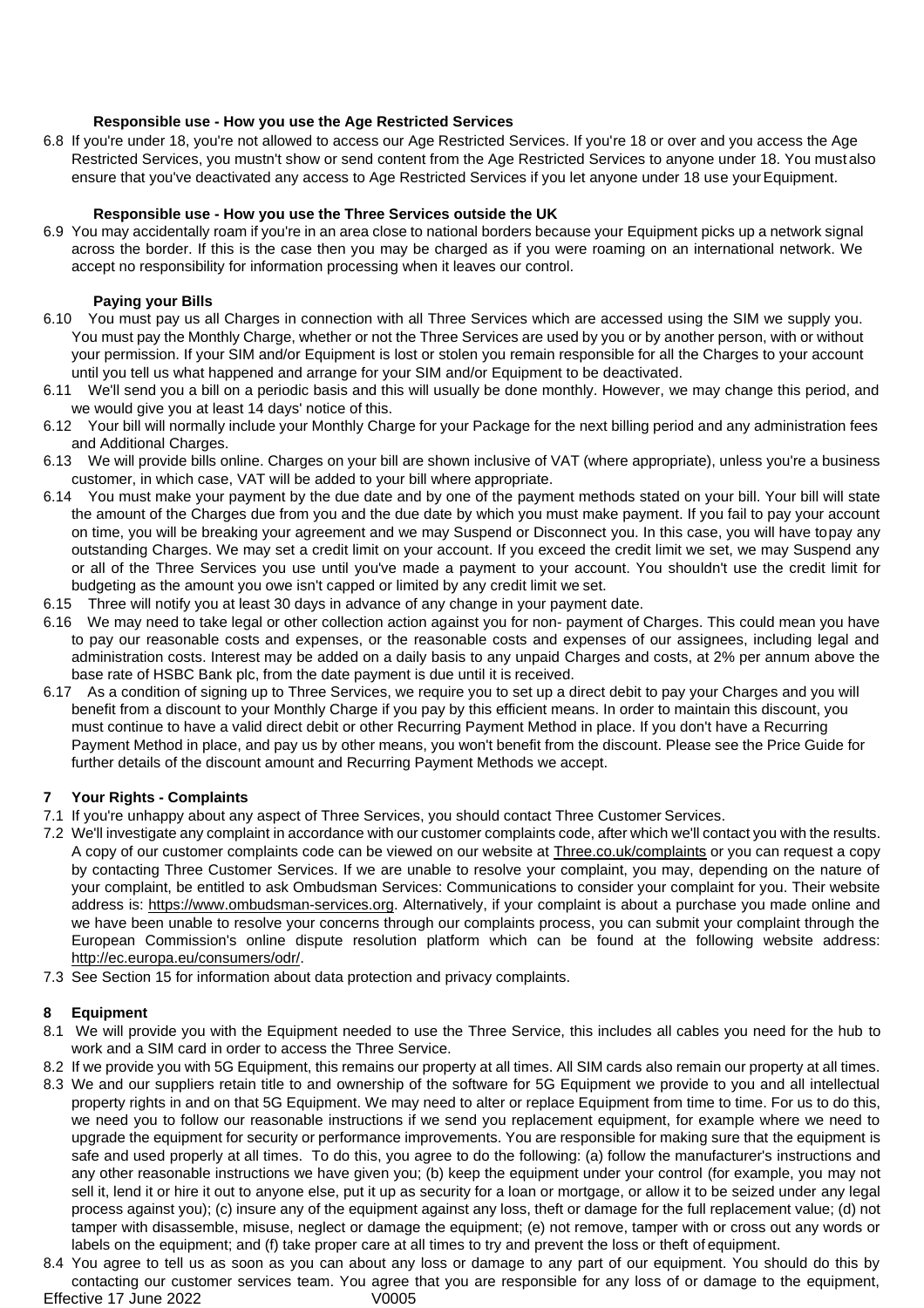<span id="page-6-0"></span>regardless of how it happens, unless it is our fault. We will charge you for any loss of or damage to any 5G Equipment or SIM that you are responsible for.

8.5 You will have received certain software in the equipment at the point of activation of the Three Service, and other software programs we may deliver to the equipment from time to time, which the equipment will automatically accept. You may use this software solely in executable code form and solely in conjunction with the equipment. You must not use any unauthorised software on the equipment.

### **9 Returning Equipment**

- 9.1 You must return any item of Equipment that:
	- (a) You are returning because you have notified us that you wish to cancel the Service under the terms of the fourteen day money back guarantee (see Sectio[n 12\)](#page-7-0); or
	- (b) You report to us as faulty; or
	- (c) We tell you is faulty or requires replacement for technical reasons.
- 9.2 We may replace Equipment before you return it to us, but You must still return the item(s).
- 9.3 We will provide a returns bag so that the item can be returned at no cost to you.
- 9.4 We may test any Equipment reported as faulty by you. If it is found to be working, we may choose to either return or replace it (if We have not already replaced the item) and charge you our costs for testing and postage of the Equipment.
- <span id="page-6-2"></span>9.5 In respect of 5G Equipment, the 5G Equipment supplied to you remains the property of Three at all times. You must return any 5G Equipment to us within 28 days in the following cases (unless we have informed You otherwise):
	- (a) if we or you end this Agreement;
	- (b) if you decide to disconnect from some of our Services;
	- (c) if you take up an offer to upgrade the 5G Equipment we provide to you;
	- (d) if you report the 5G Equipment to be faulty; or
	- (e) if we request you to return the 5G Equipment to us for any other reason.
- 9.6 You must return the 5G Equipment to us in a reasonable condition, allowing for fair wear and tear. We will send to you a returns bag so that the item can be returned at no cost to you. You must provide us with proof of postage of the 5G Equipment.
- <span id="page-6-1"></span>9.7 If You fail to return the 5G Equipment after 28 days, as required by Section [9.5, Y](#page-6-2)ou will have to pay a non-return charge. For more information about these charges please see the FAQs section on our website at [http://www.three.co.uk/store/broadband/homebroadband.](http://www.three.co.uk/store/broadband/homebroadband)
- 9.8 If We hold any of your money We may use that money towards payment of the non-return charge.
- 9.9 Payment of the non-return charge does not transfer ownership of the 5G Equipment to you and you are still required to return the 5G Equipment to us. If You have failed to do so we may take legal action to recover it from you.
- 9.10 If you have any additional Equipment that you do not need to return in accordance with Section [9.5, w](#page-6-2)e encourage you to dispose of it responsibly if you are no longer using it so please contact us for further information about disposing of your additional Equipment.
- 9.11 You will have received certain software in the 5G Equipment at the point of activation of the Service, and other software programs we may deliver to the 5G Equipment from time to time, which the 5G Equipment will automatically accept. You may use this software solely in executable code form and solely in conjunction with the 5G Equipment. You must not use any unauthorised software on the 5G Equipment.
- 9.12 We and our suppliers retain title to and ownership of the software for the 5G Equipment we provide to you and all intellectual property rights in and to that 5G Equipment.

# **10 Our Rights - Intellectual Property**

- 10.1 All rights in Three Services and their content, belong to us, or our licensed source, such as a content provider.We reserve all our rights.
- 10.2 The 'Three' trademark and other related images, logos and names are proprietary marks of our group of companies. We reserve all our rights.

# <span id="page-6-3"></span>**11 Suspension of Three Services**

- 11.1 We may Suspend any or all of the Three Services you use without notice if:
	- (a) we reasonably believe you've provided us with false or misleading details about yourself as set out in Section 15; (b) we advise you that your excessive use of Three Services (as may be defined in accordance with Section [6.4.2 a](#page-4-0)bove or in the Price Guide) is causing problems for other users, and you're continuing to use Three Servicesexcessively;
	- (c) we believe your Equipment or SIM has been lost, stolen or is being used in a way not allowed by this agreement;
	- (d) we reasonably believe that you've used Three Services or SIM(s) for illegal or improper purposes in contravention of our responsible use requirements in Section 6 above;
	- (e) we receive a serious complaint against you which we believe to be genuine (for example, if we receive a complaint that you're using Three Services in any of the ways prohibited in Section 6); or
	- (f) we're required to Suspend your Three Services by the emergency services or other government authorities.
- 11.2 In addition to the circumstances set out in Section [11,](#page-6-3) we may also Suspend any or all of the Three Services you use without notice if:
	- (a) you haven't paid our Charges on time, or if you've previously failed to pay your Charges on time; or
	- (b) you've exceeded any credit limit that we may have set for you (as set out in Section 6.20 above);or
	- (c) you have insufficient credit in your account to cover Charges you agreed to pay in advance.

Additionally, we reserve the right to Suspend any other account(s) you have with us, if we reasonably believe that you will be unable to pay the relevant Charges.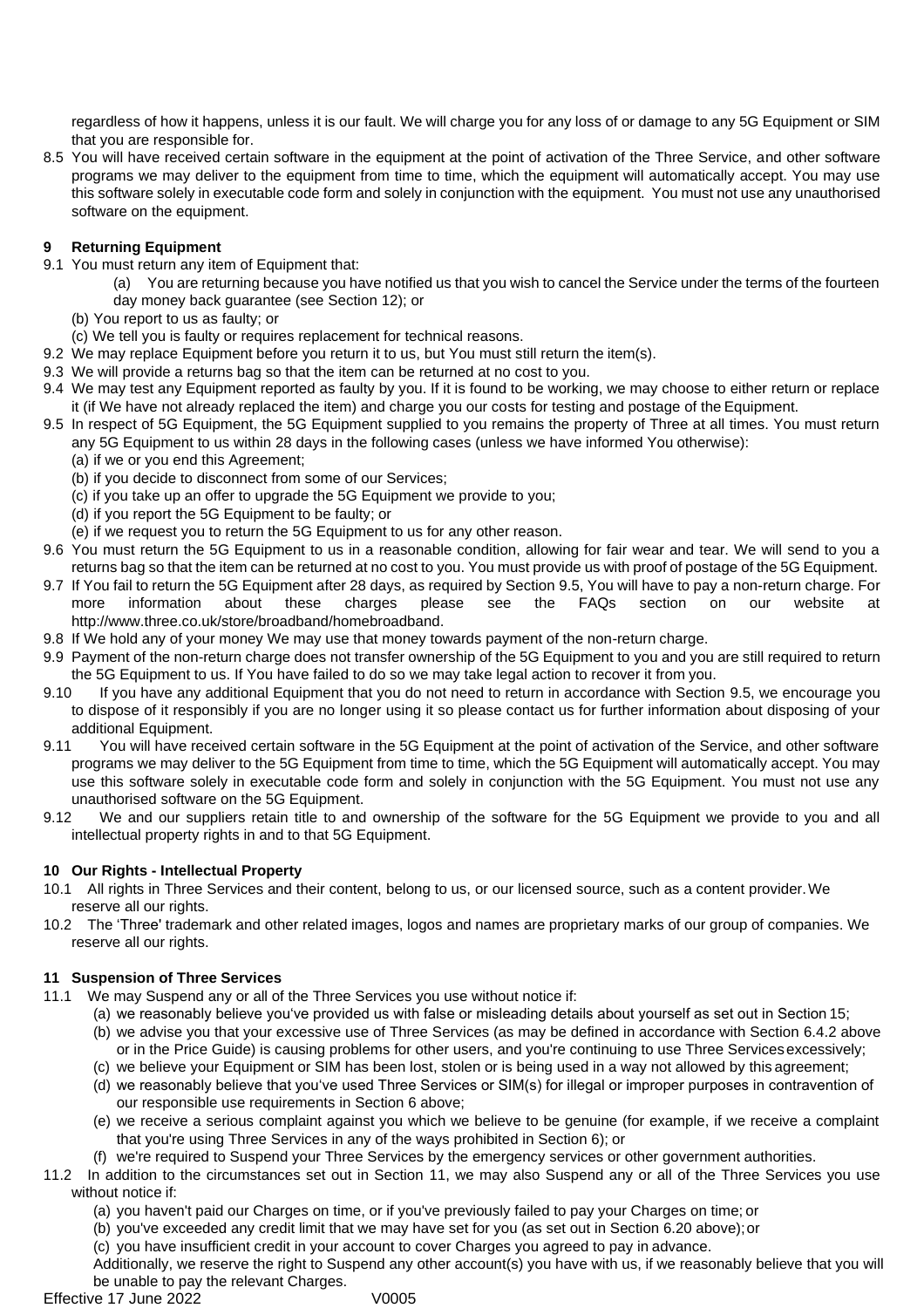11.3 If your Three Services are Suspended, we may agree to re-Connect you if you ask us to do so and there may be a re-Connection Charge for this.

### <span id="page-7-0"></span>**12 Ending this agreement and Disconnection of Three Services**

- 12.1 You may end this agreement in the following ways:
	- (a) in certain circumstances under our Returns Policy which can be found at Three.co.uk/returns. You will need to getin touch with Three Customer Services to arrange Disconnection;
	- (b) during your Minimum Term (if you have one) by giving notice to Three Customer Services at least 30 days before the date you want to end the agreement. You must pay us all the Charges you owe, plus any Cancellation Fee for your Package (as set out in the Price Guide);
	- (c) at the end of your Minimum Term or any time after your Minimum Term has expired, or if you don't have a Minimum Term, provided you give notice to Three Customer Services at least 30 days before the date you want to end the agreement. A Cancellation Fee won't be charged; or
- (d) where entitled to do so under Section 4.5.
- 12.2 We may end this agreement in the following ways:
	- (a) by giving you at least 30 days' notice if your Package doesn't have a Minimum Term, or the Minimum Term has ended; (b) immediately in the following cases:
		- (i) if we have the right to Suspend your Three Services on any of the grounds in Section 6 and we believe that the grounds are serious and have not been, or are unlikely to be, rectified;
		- (ii) if we believe that your communications with Three Customer Services or any of our retailers or agents, or your use of our Three Services, are jeopardising the operation of the network, or are of an unacceptable nature;
		- (iii) if we reasonably believe you won't be able to pay your bill. This could result from a failure to pass one of our credit assessments; or
		- (iv) in the event of your bankruptcy or insolvency;
		- and, in any of these circumstances, you have to pay all the Charges you owe up until we Disconnect you;
	- (c) if we no longer have access to other operators' networks which we need to provide Three Services, or if we're no longer able to provide Three Services due to factors beyond our control or because we cease business. If reasonably possible under these circumstances, we will endeavour to provide you with such notice as is practical.

#### **13 Effect of this agreement ending**

- 13.1 If this agreement ends, we'll close your account and Disconnect you and you won't be able to use Three Services or
- make emergency calls over wifi.
- 13.2 You must:
	- (a) immediately pay all Charges you owe up to the date the agreement ends. If we end the agreement due to your conduct, the Charges will include a Cancellation Fee. Where you have terminated the agreement within the Minimum Term (except as set out in Section 4.6) the Charges will include a Cancellation Fee.
	- (b) Return the Equipment to us (undamaged and in its original packaging where possible and including supplied SIM Cards, leads or accessories). If you do not return the Equipment or the Equipment is damaged we will charge you for the replacement cost of the Equipment.
- 13.3 We may bill you up to 4 months following the Disconnection of your account, in respect of Charges that were incurred during your agreement with us, but not billed prior to the date of Disconnection. In accordance with Section 6.14, you must pay us all Charges in connection with all Three Services which are accessed using the SIM we supplied you.

### **14 Liability**

#### **Limits on our liability**

- 14.1 All of our obligations to you relating to Three Services are set out in your agreement. If you wish to make any change to this agreement or rely on any other term, you must obtain our agreement to the change of term in writing.
- 14.2 Except as set out in 14.3:
	- (a) all other terms, conditions and warranties relating to Three Services are excluded;
	- (b) our entire liability to you for something we do or don't do will be limited to £3,000 for one claim or a series of related claims;
	- (c) we're not liable for any loss of income, business or profits, or for any loss or corruption of data in connection with the use of Three Services. We're not liable for any loss or damage that was not reasonably foreseeable when you entered into the agreement; and
	- (d) we're not liable for any service, goods and content you may take from third parties, including if they are defective or deficient, and any dispute with a third party will not affect your obligations to us.
- 14.3 Nothing in this agreement removes or limits our liability for fraud, death or personal injury caused by our negligence or for any liability which can't be limited or excluded by law. If you're a consumer, you also have other legal rights and remedies that apply in addition to any provided to you under Section 5.11.3 of this agreement or at common law. Some of the key legal rights you have as a consumer are contained in the Consumer Rights Act 2015, which provides legal remedies to you where we have, for example, not exercised reasonable care and skill in providing Three Services, or where goods or digital content we supply to you are faulty or not as described. These remedies may include, for example, the right to ask us to fix the problem or to a price reduction. Consumer law also gives you rights if we provide you with misleading information that leads you to enter into a contract with us. For more information on your legal rights (also known as your statutory rights), contact your local authority Trading Standards Department or Citizen's Advice Bureau.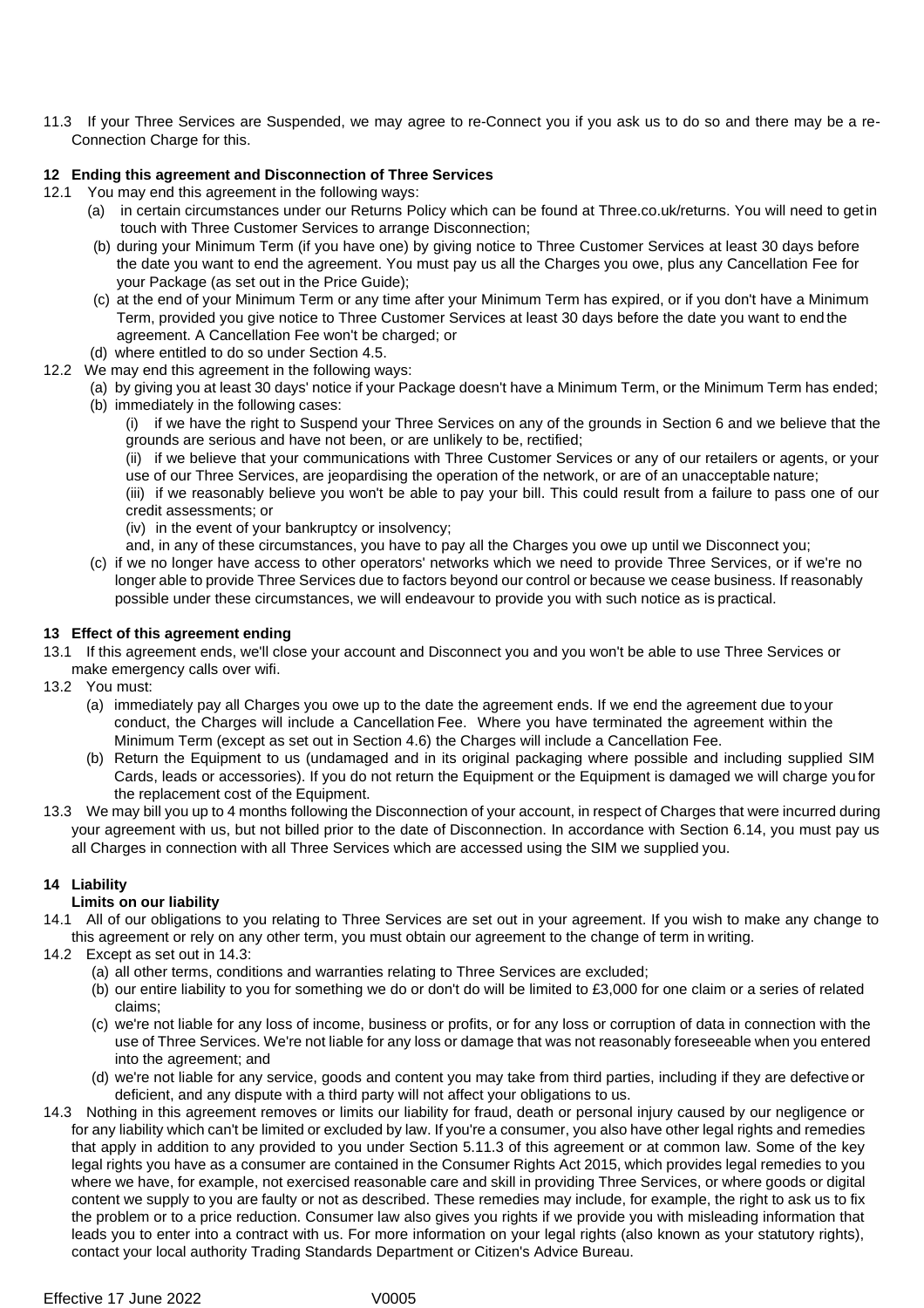#### **Three Services - Area where we have no responsibility**

- 14.4 We'll try to ensure the accuracy, quality and timely delivery of Three Services. However:
	- (a) we accept no responsibility for any use of, or reliance on, Three Services, or for any disruptions to, orany failures or delays in, Three Services. This includes, without limitation, any alert services or virus detection services; and
	- (b) subject to Section 14.3 we don't make any representations as to the accuracy, comprehensiveness, completeness, quality, error free nature, compatibility, security or fitness for purpose of Three Services. They are provided to youon an 'as is' basis.
- 14.5 We won't be liable:
	- (a) for any loss you may incur as a result of someone using your PINs or passwords with, or without, your knowledge; or
	- (b) if we cannot carry out our duties, or provide Three Services, because of something beyond our control.

#### **Others' content and Services - Areas where we have no responsibility.**

- 14.6 You may be able to use Three Services:
	- (a) to upload, email or transmit content; and
		- (b) to access content which is branded or provided by others and to obtain goods and services from others, which may be in a digital form. Where we provide you with such access, all we do is transmit the content to you and we don't exercise control over the content, goods or services. We're not responsible or liable in any way for, and don't endorse, any of this content, goods or services, including any content, goods and/or services that you may pay for using Three Services. You also accept that we have no responsibility for information you supply to third parties who provide content, goods or services on the Three Network.
- 14.7 This Section 14 will apply even after this agreement has ended.

#### **15 Privacy Notice and Your Information**

- 15.1 We are the data controller of Your Information (as defined in Section 15.5) collected through your use of the Three Services for the purpose of UK data protection law. We'll only use Your Information in accordance with this notice and applicable UK data protection and privacy laws. Please read all of this notice and feel free to contact us at the address in Section 15.8 below with any questions.
- 15.2 Whenever you provide us with personal information about yourself, you agree that it will be true, complete and accurate. You must tell us if this information changes.
- 15.3 f you provide us with information about another individual or register Equipment in the name of another individual you must have their agreement to do so or be acting with legal authority.
- 15.4 If we reasonably believe that you have supplied us with false or inaccurate information, or if we suspect fraud, we may delay your Connection or suspend your access to Three Services until an investigation has been completed to our satisfaction.
- 15.5 In order to supply you with Three Services under this agreement, we may process Your Information. By "Your Information" we mean personally identifiable information:
	- (a) that you give us or that we obtain about you as a result of any application or registration for, and use of, Three Services. It may include your name, current and previous address(es), date of birth, phone and fax numbers, gender, email address, employment and lifestyle information, bank and credit or debit card information, and information obtained from credit reference and fraud prevention agencies, marketing organisations and those who provide services to us, and may include information from other countries; and.
	- (b) acquired and processed about your use of Three Services while you're a customer of Three, including Location Data, your Communications Data, dynamic IP addresses, your phone number, the unique code identifying your Phone and SIM, and your account information, including contact history notes.
- 15.6 Some of Your Information may be classified as "sensitive" (such as visual or hearing impairments) and we'll ask your permission if we wish to use or share this information.
- 15.7 You must keep any passwords and PIN numbers relating to your Three account
- and Three Services safe and secure. You must not share them with anyone else. If you find or suspect that anyone else knows your passwords or PIN numbers, or can guess them, you must contact us immediately and ask us to change them. This is your responsibility.
- 15.8 If you have any questions about this notice or the way in which Your Information is processed, please contact our Data Protection and Privacy Officer, by writing to Hutchison 3G UK Ltd,450 Longwater Avenue, Green Park, Reading, Berkshire RG2 6GF or by sending an email to D[PA.Officer@three.co.uk](mailto:DPA.Officer@three.co.uk)
- 15.9 We may be required to process Your Information to comply with our legal requirements, to enable us to fulfil the terms of our contract with you or in preparation of us entering into a contract with you. If you do not provide the relevant information to us, we may not be able to provide the service to you.

#### **Your Information received from other sources**

15.10 We may receive personal data about you from credit reference agencies, fraud prevention agencies, marketing partners, the electoral register and other commercial partners who may deliver services to us.

#### **Use of Your Information.**

15.11 Your Information may be used by us, our employees, service providers and disclosed to third parties for the purposes set out below. For each of these purposes, we have set out the legal basis on which we use Your Information.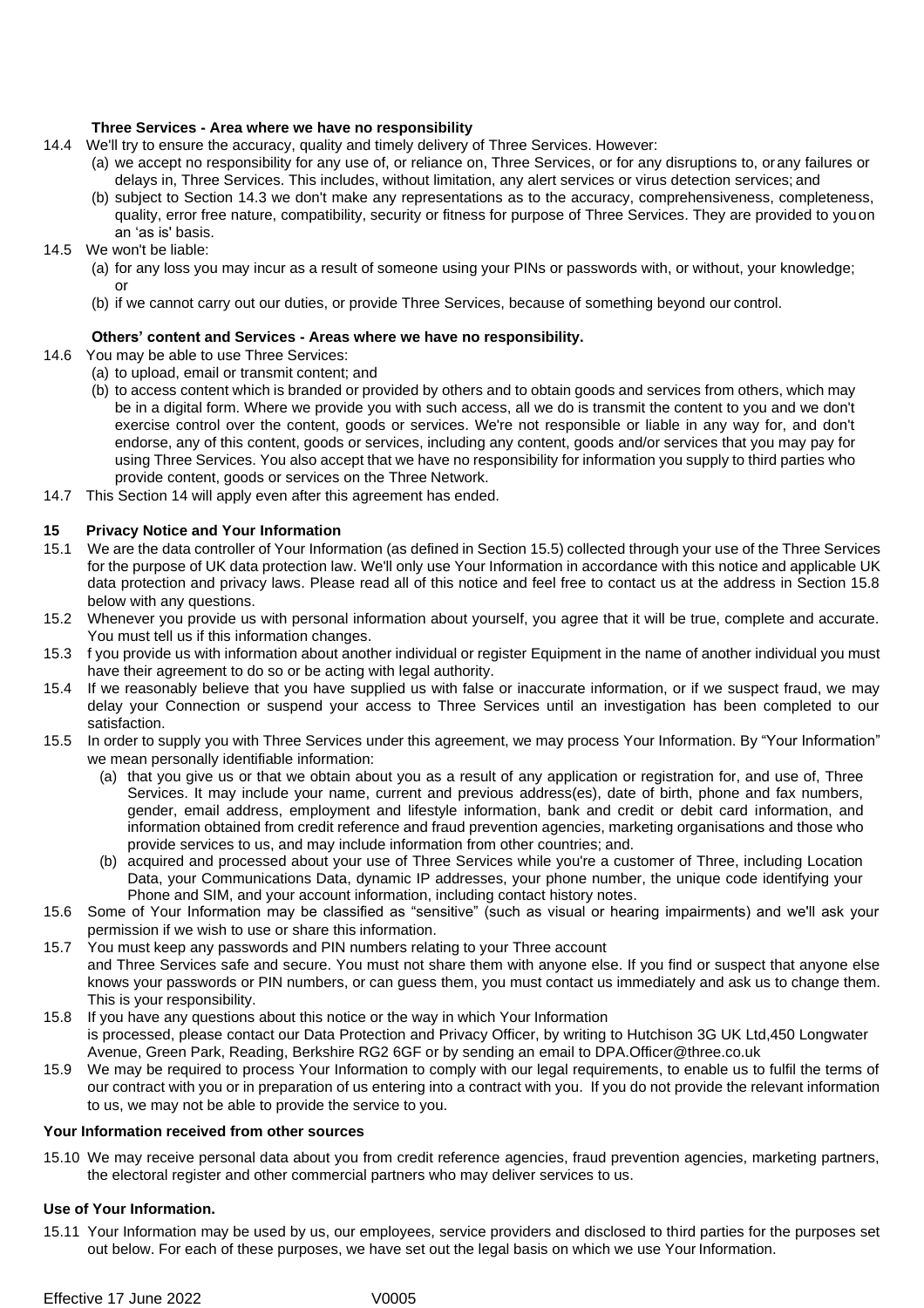#### **(a) Credit Referencing, Identity Checks and Fraud Prevention**

- (i) In order to process your application, we will perform credit and identity checks on you with one or more credit reference agencies ("CRAs") such as Call Credit, Experian and Equifax. To do this, we will supply your personal information to CRAs and they will give us information about you. This will include information from your credit application and about your financial situation and financial history. CRAs will supply to us both public (including the electoral register) and shared credit, financial situation and financial history information and fraud prevention information. We will use this information to:
	- Assess your creditworthiness and whether you can afford to take the product;
	- Verify the accuracy of the data you have provided to us;
	- Prevent criminal activity, fraud and money laundering;
	- Manage your account(s);
	- Trace and recover debts: and
	- Ensure any offers provided to you are appropriate to your circumstances.

We will continue to exchange information about you with CRAs while you have a relationship with us. We will also inform the CRAs about your settled accounts. If you borrow and do not repay in full and on time, CRAs will record the outstanding debt. This information may be supplied to other organisations by CRAs. When CRAs receive a search from us they will place a search footprint on your credit file that may be seen by other lenders.

If you are making a joint application, or tell us that you have a spouse or financial associate, we will link your records together, so you should make sure you discuss this with them, and share with them this information, before lodging the application. CRAs will also link your records together and these links will remain on your and their files until such time as you or your partner successfully files for a disassociation with the CRAs to break that link.

The identities of the CRAs, their role also as fraud prevention agencies, the data they hold, the ways in which they use and share personal information, data retention periods and your data protection rights with the CRAs are explained in more detail in the Credit Reference Agency Information Notice ("CRAIN"). CRAIN is also accessible from each of the three CRAs – clicking on any of these three links will also take you to the same CRAIN document: Callcredi[t www.callcredit.co.uk/crain;](http://www.callcredit.co.uk/crain%3B) Experian [www.experian.co.uk/crain.E](http://www.experian.co.uk/crain)quifax [www.equifax.co.uk/crain;](http://www.equifax.co.uk/crain%3B)

We'll use a combination of credit scoring and/or automated decision making systems when assessing your application.

The legal basis that we rely on to process Your Information for the above purpose is for performance of a contract between you and us or in order for us to take steps prior to entering into a contract with you or our legitimate business interests in order for us to manage our relationship with you.

- (ii) We'll also disclose details of your agreement with us, the payments you make under it, account balances and information about any default, dispute, and debts to CRAs. We'll also disclose details of any change of address reported to us or which we become aware of. Credit searches and the information supplied by us and held by CRAs is used by us and other organisations to help make decisions about other credit applications by you or other members of your household with whom you're linked financially to trace debtors, recover debts, to prevent and detect fraud and to manage your account. The legal basis that we rely on to process Your Information for the above purpose is our legitimate business interests in order for us to manage our relationship with you.
- (iii) We may also check and share your details with fraud prevention agencies such as Action Fraud and CIFAS and we'll record (and pass to the fraud prevention agencies) details of any false or inaccurate information provided by you or where we suspect fraud. Records held by fraud prevention agencies will also be used by us and other organisations to help prevent fraud and money laundering, for example, when checking details on applications for credit or other facilities, managing credit and credit-related accounts or facilities, recovering debt, checking details on proposals and claims for all types of insurance and checking job applications and employees. Those fraud prevention agencies may disclose information to law enforcement agencies where requested and necessary for the investigation of crime. We and other organisations may access and use (from a country other than the UK) the information recorded by fraud prevention agencies. The legal basis that we rely on to process Your Information for the above purpose is the performance of a contract between you and us or in order for us to take steps prior to entering into a contract with you or our legitimate business interests in order for us to manage our relationship with you.
- (iv) We may also use and share your details for the collection of any debts owed by you. This may include the use of debt collection agencies to collect debts on our behalf or may include the assignment of debts to a third party company. The assignment of debts will involve the sale of your debt and account information to a third party company - this information may include your name, address and contact information, year ofbirth,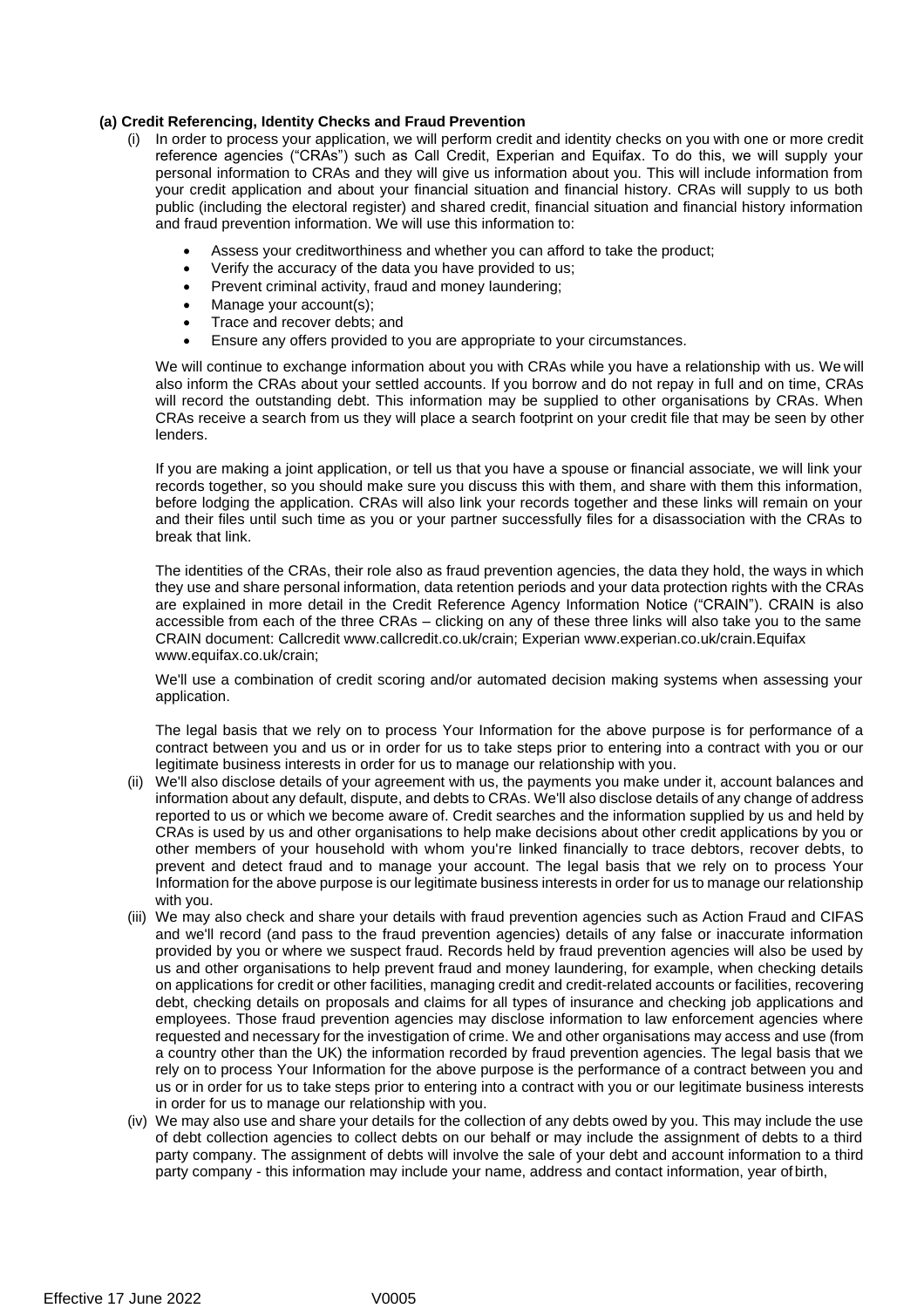debts owed, payment history and other information necessary to help recover the debt. The legal basis that we rely on to process Your Information for the above purpose is legitimate interest in order to manage our relationship with you.

We may also pass and share information to other communications service providers and network operators for the detection and prevention of theft and fraud. The legal basis that we rely on to process Your Information for the above purpose is legitimate interest in order to manage our relationship with you.

#### **(b) Account and Service Management**

- (i) To process applications, registrations or orders made by you, to create and administer accounts, to calculate and charge for Three Services, to produce any necessary invoices or billing statements, and to provide to Three Customer Services, including for the management of any complaints or queries. The legal basis that we rely on to process Your Information for the above purpose is for performance of a contract between you and us or in order for us to take steps prior to entering into a contract with you.
- (ii) To supply any products, services or information requested by you and/or which we may provide. The legal basis that we rely on to process Your Information for the above purpose is for performance of a contract between you and us or in order for us to take steps prior to entering into a contract with you.
- (iii) For traffic and billing management, which may involve the use of Your Information. We deploy a balance of technical, logical and security controls to protect the processing of Your Information on the Three network. The legal basis that we rely on to process Your Information for the above purpose is legitimate interest and/or to enable us to improve and develop our business operations and the services.
- (iv) To ensure the accuracy and performance of Three Services. This may involve the use of Your Information in a live test environment. The legal basis that we rely on to process Your Information for the above purpose is legitimate interest and/or to enable us to improve and develop our business operations and services.
- (v) To update your Equipment remotely "over the air" with software updates and to investigate and resolve any Service related queries made by you. The legal basis that we rely on to process Your Information for the above purpose is performance of our contract with you.
- (vi) To process data revealing the geographic location of your Equipment in order to provide location based services requested by you and which may be provided by Three or by third parties on behalf of Three, or where you request location based services directly from third parties. We may share your Location Data with the emergency services if you call 999 or 112 using Equipment with Android operating system 2.3 and above within the UK. This is to help the emergency services more accurately locate you in the event of an emergency where you may not know, or be able to communicate, your location. The legal basis that we rely on to process Your Information for the above purpose is for performance of contractual obligations between us and us.
- (vii) We may monitor and record calls and messages between you and Three Customer Services for training and quality purposes. The legal basis that we rely on to process Your Information for the above purpose is legitimate interest and/or to enable us to improve and develop our business operations and services.
- (viii)Please be aware that when you call Three Customer Services, your phone number will automatically be presented to Three Customer Services so that we're able to provide you with integrated customer services and for security purposes. The legal basis that we rely on to process Your Information for the above purpose is legitimate interest and/or to enable us to improve and develop our business operations and services.

#### **(c) Marketing and keeping you informed**

- (i) To carry out analysis of your information, in order to develop our relationship with you, to develop and personalise Three Services and to present and deliver these to your Equipment. The legal basis that we rely on to process Your Information for the above purpose is our legitimate interests and/or your consent.
- (ii) To keep you informed about Three's services, developments, pricing tariffs, special offers, and any discounts or awards which we believe may be of personal interest to you, or which you may be entitled to. We may keep you up to date directly to your Equipment, and by post, phone and by electronic messaging such as phone, text and picture message, email voice, audio and videomail, subject to any preferences indicated by you. You can contact us at any time to ask us not to use your location or Communications Data for marketing purposes or if you would prefer not to receive direct marketing information, or simply to update your preferences by writing to or calling Three Customer Services, by sending an email to [DPA.Officer@three.co.uk](mailto:DPA.Officer@three.co.uk) or by updating your marketing preferences directly from your Equipment or online using My3. The legal basis that we rely on to process Your Information for the above purpose is our legitimate interests and/or your consent.
- (iii) To tell you about the products and special promotions of carefully selected partners (subject to your preferences) and allow you to receive advertising and marketing information from them but without passing control of your information to the third party concerned. We may also share depersonalised or aggregated data with third parties for analysis and insight in relation to the use of the Three network and its services. You can opt out by sending an email to [optout.bigdata@three.co.uk](mailto:optout.bigdata@three.co.uk) The legal basis that we rely on to process Your Information for the above purpose is our legitimate interests
- and/or your consent. (iv) To carry out market research and surveys. The legal basis that we rely on to process Your Information for the above purpose is our legitimate interests and/or your consent.
- (v) To carry out activities necessary to the running of our business, including system testing, network monitoring, staff training, quality control and any legal proceedings. The legal basis that we rely on to process Your Information for the above purpose is for our legitimate interests in order to conduct and manage our business; for the performance of our contract between you and us; or in connection with legal proceedings (i.e. the establishment, exercise or defence of legal claims).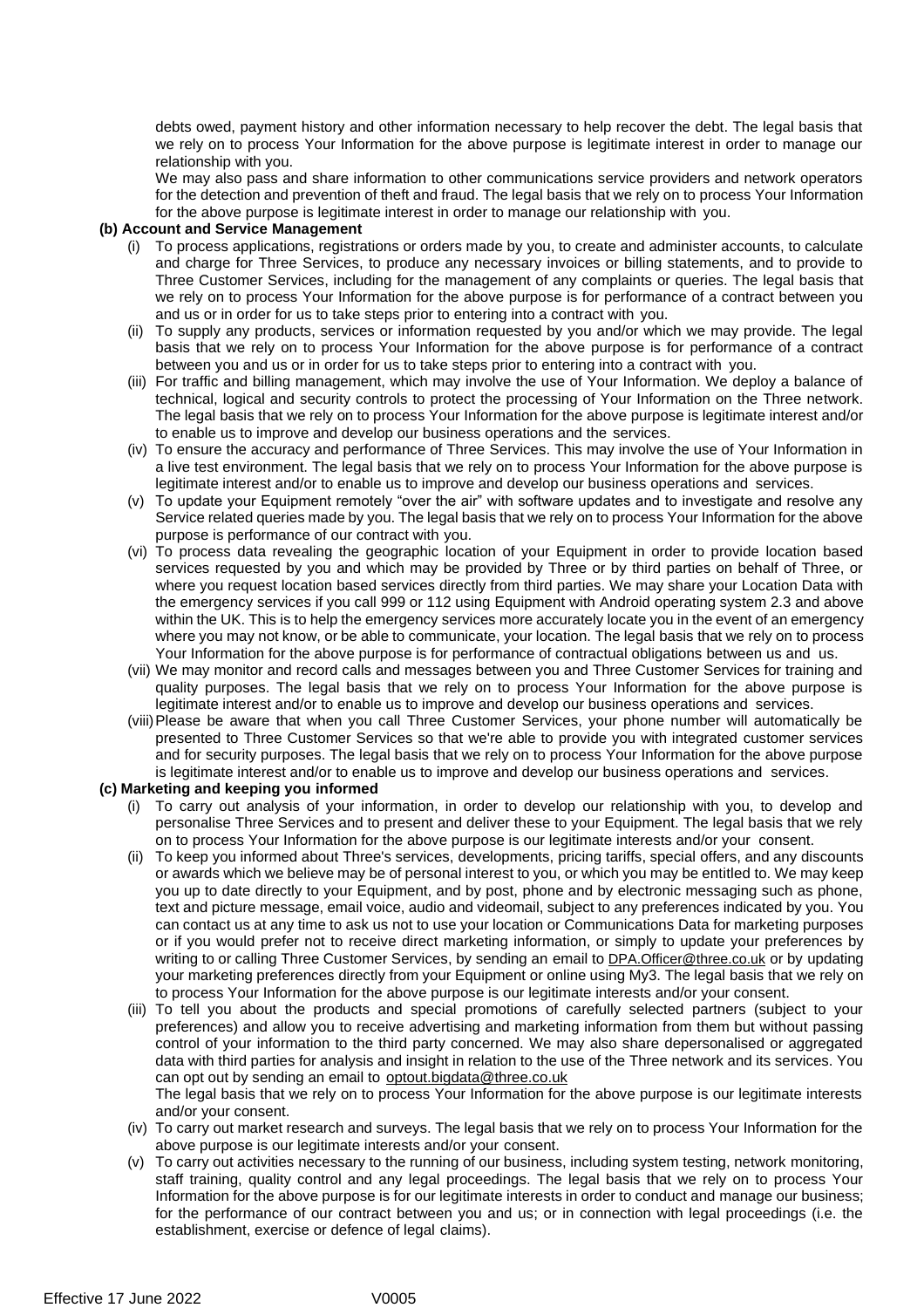- (vi) To carry out any activities or disclosures to comply with any regulatory, government or legal requirement. The legal basis that we rely on to process Your Information because the processing is necessary for compliance with a legal obligation.
- (vii) We may enter your name, address and phone number in a publicly available directory enquiry service and directories operated by us or by a licensed third party operator such as BT, subject to your preferences and only where you have given us permission. The legal basis that we rely on to process Your Information for the above purpose is your consent.

#### **Other third parties that we may disclosure Your Information to**

15.12 Your Information may also be processed by:

(a) our business partners, suppliers and sub-contractors for the performance of any contract we enter into with you, for example we engage third parties to process applications, to carry out surveys and to provide insurance for your Equipment.

- (b) other members of our Group;
- (c) other professional advisers (including accountants and lawyers) that assist us in carrying out our business activities; (d) police and other law enforcement agencies in connection with the prevention and detection of crime;

(e) other external agencies and organisations (including the National Crime Agency) for the purpose of preventing and detecting fraud (including fraudulent transactions), money laundering and criminal activity; and

(f) third parties if we are under a duty to disclose or share Your Information in order to comply with any legal obligation or instructions of a regulatory body (including in connection with a court order), or in order to enforce or apply the terms of any agreements we have with or otherwise concerning you (including agreements between you and us) or to protect our rights, property or safety of our customers, employees or other third parties.

(g) We may also disclose Your Information to other third parties, for example:

(i) in the event that we sell or buy any business or assets we will disclose Your Information to the prospective seller or buyer of such business or assets;

(ii) if we or substantially all of our assets are acquired by a third party (or are subject to a reorganisation within our Group), Your Information held by us will be one of the transferred assets; and

(iii) if we are under a duty to disclose or share Your Information in order to comply with any legal obligation,

or in order to enforce or apply the agreements concerning you (including agreements between you and us).

#### **Fraud Prevention**

15.13 The personal information we have collected from you will be shared with fraud prevention agencies who will use it to prevent fraud and money-laundering and to verify your identity. If fraud is detected, you could be refused certain services, finance, or employment. Further details of how your information will be used by us and these fraud prevention agencies, and your data protection rights, can be found in the [terms and conditions section of our](http://www.three.co.uk/terms-conditions/cifas-data-use-policy) website.

#### **Automated decision making**

15.14 When you apply for a pay monthly plan, we will obtain information from one or more CRAs, which will be used in an automated decision process to determine whether we can enter a contract with you. If you wish for the decision to be reassessed by a person, you may do so by calling Three Customer Services or by writing to us at: Three Customer Services, Hutchison 3G UK Ltd, PO Box 333, Glasgow G2 9AG. You can also object to a decision being taken solely by automated processing (see heading Your Rights below).

#### **Where will we transfer Your Information**

- 15.15 Your Information will be processed both within and outside the European Economic Area (**EEA**). Where we transfer Your Information outside of the EEA, we will implement appropriate and suitable safeguards to ensure that such personal information will be protected as required by applicable data protection law. as required by applicable data protection law. These measures generally include:
	- (a) Commercial terms to safeguard the processing of Your Information and;<br>(b) Technical security standards commensurate with the nature of the data b
	- Technical security standards commensurate with the nature of the data being processed.
- 15.16 For further information as to the safeguards we implement please contact our Data Protection and Privacy Officer at the contact details set out in Section 15.9.

#### **Retention of data**

15.17 We may retain Your Information for as long as is necessary for the purposes detailed in this notice and until charges for Three Services cannot be lawfully challenged and legal proceedings may no longer be pursued. Generally, we'll keep your communications data for up to one year. Your account information will be kept after your relationship with Three ends to comply with our legal and regulatory obligations.

#### **Your Rights**

15.18 You have certain rights with respect to Your Information. The rights may only apply in certain circumstances and are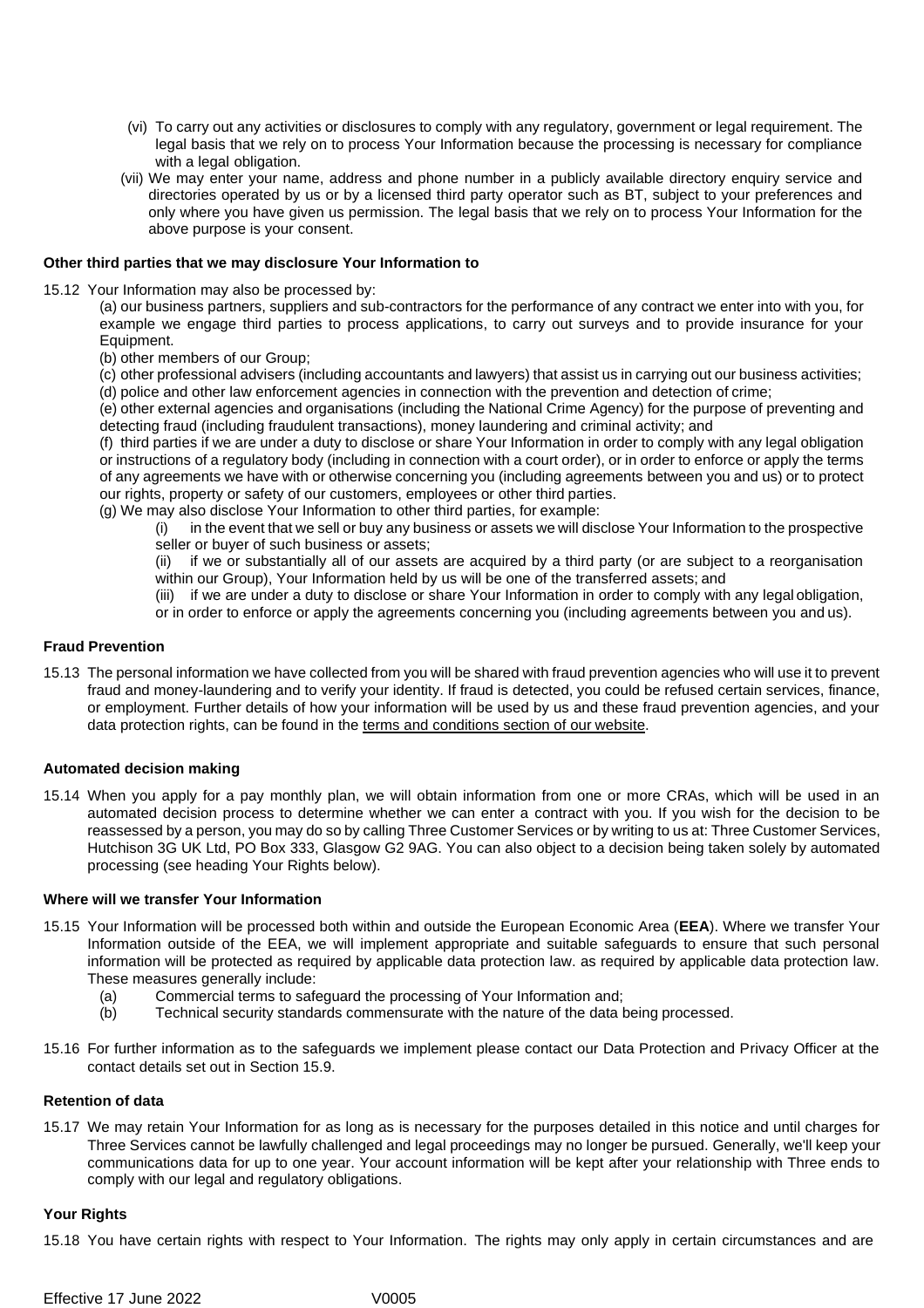subject to certain exemptions. Please see the table below for a summary of your rights. You can exercise these rights using the contact details set out in section 15.9.

|                                                                                 | <b>Summary of your rights</b>                                                                                                                                                                                                                                                                                                                                                                                                                                                                                                                                                                                                                                                                                                                                                                |
|---------------------------------------------------------------------------------|----------------------------------------------------------------------------------------------------------------------------------------------------------------------------------------------------------------------------------------------------------------------------------------------------------------------------------------------------------------------------------------------------------------------------------------------------------------------------------------------------------------------------------------------------------------------------------------------------------------------------------------------------------------------------------------------------------------------------------------------------------------------------------------------|
| Right of access to your<br>personal information                                 | You have the right to receive a copy of your personal information that we hold about you,<br>subject to certain exemptions.                                                                                                                                                                                                                                                                                                                                                                                                                                                                                                                                                                                                                                                                  |
| Right<br>to<br>rectify<br>your<br>personal information                          | You have the right to ask us to correct your personal information that we hold where it is<br>incorrect or incomplete.                                                                                                                                                                                                                                                                                                                                                                                                                                                                                                                                                                                                                                                                       |
| Right to erasure of your<br>personal information                                | You have the right to ask that your personal information be deleted in certain circumstances.<br>For example (i) where your personal information is no longer necessary in relation to the<br>purposes for which they were collected or otherwise used; (ii) if you withdraw your consent<br>and there is no other legal ground for which we rely on for the continued use of your personal<br>information; (iii) if you object to the use of your personal information (as set out below); (iv)<br>if we have used your personal information unlawfully; or $(v)$ if your personal information<br>needs to be erased to comply with a legal obligation.                                                                                                                                     |
| Right to restrict the use of<br>your personal information                       | You have the right to suspend our use of your personal information in certain circumstances.<br>For example (i) where you think your personal information is inaccurate and only for such<br>period to enable us to verify the accuracy of your personal information; (ii) the use of your<br>personal information is unlawful and you oppose the erasure of your personal information<br>and request that it is suspended instead; (iii) we no longer need your personal information,<br>but your personal information is required by you for the establishment, exercise or defence<br>of legal claims; or (iv) you have objected to the use of your personal information and we are<br>verifying whether our grounds for the use of your personal information override your<br>objection. |
| <b>Right to data portability</b>                                                | You have the right to obtain your personal information in a structured, commonly used and<br>machine-readable format and for it to be transferred to another organisation, where it is<br>technically feasible. The right only applies where the use of your personal information is<br>based on your consent or for the performance of a contract, and when the use of your<br>personal information is carried out by automated (i.e. electronic) means.                                                                                                                                                                                                                                                                                                                                    |
| Right to object to the use of<br>your personal information                      | You have the right to object to the use of your personal information in certain circumstances.<br>For example (i) where you have grounds relating to your particular situation and we use your<br>personal information for our legitimate interests (or those of a third party) including for<br>profiling; and (ii) if you object to the use of your personal information for direct marketing<br>purposes, including profiling (to the extent it relates to direct marketing).                                                                                                                                                                                                                                                                                                             |
| Right to object to decision<br>which is based solely on<br>automated processing | You have the right in certain circumstances not to be subject to a decision which is based<br>solely on automated processing without human intervention.                                                                                                                                                                                                                                                                                                                                                                                                                                                                                                                                                                                                                                     |
| <b>Right to withdraw consent</b>                                                | You have the right to withdraw your consent at any time where we rely on consent to use<br>your personal information.                                                                                                                                                                                                                                                                                                                                                                                                                                                                                                                                                                                                                                                                        |
| Right to complain to the<br>relevant<br>data<br>protection<br>authority         | You have the right to complain to the relevant data protection authority, which is, in the case<br>of Three, the Information Commissioner's Office, where you think we have not used your<br>personal information in accordance with data protection law.                                                                                                                                                                                                                                                                                                                                                                                                                                                                                                                                    |

### **Notification of changes**

15.19 If we change this notice we'll post the amended version on our website so you always know how we'll collect, use and disclose your information.

#### **16. Notices**

16.1 Our website, Three.co.uk, is a great source of information that you may find useful when using the Three Services - it's the most up to date source of information about Three and Three Services. 16.2 If we need to send any notices under this agreement to you, we'll do this by communicating them to you via phone, text message, electronic messaging, email, or mail, using your most recent contact details given to us (if any).

#### **17. Other terms**

17.1 This agreement is governed by English Law unless you live in Scotland, in which case it will be governed by Scots Law. Each of us agrees to only bring legal actions about this agreement in a UK court.

17.2 If you, or we, delay, or don't take action to enforce our respective rights under this agreement, this does not stop you, or us, from taking action later.

17.3 If any of the terms in this agreement are not valid or legally enforceable, the other terms won't be affected. We may replace any term that is not legally effective with a similar term that is.

Effective 17 June 2022 V0005 17.4 We may assign or transfer some or all of our rights and obligations under your agreement to a party who agrees to continue complying with our obligations under this agreement, provided that your rights under the agreement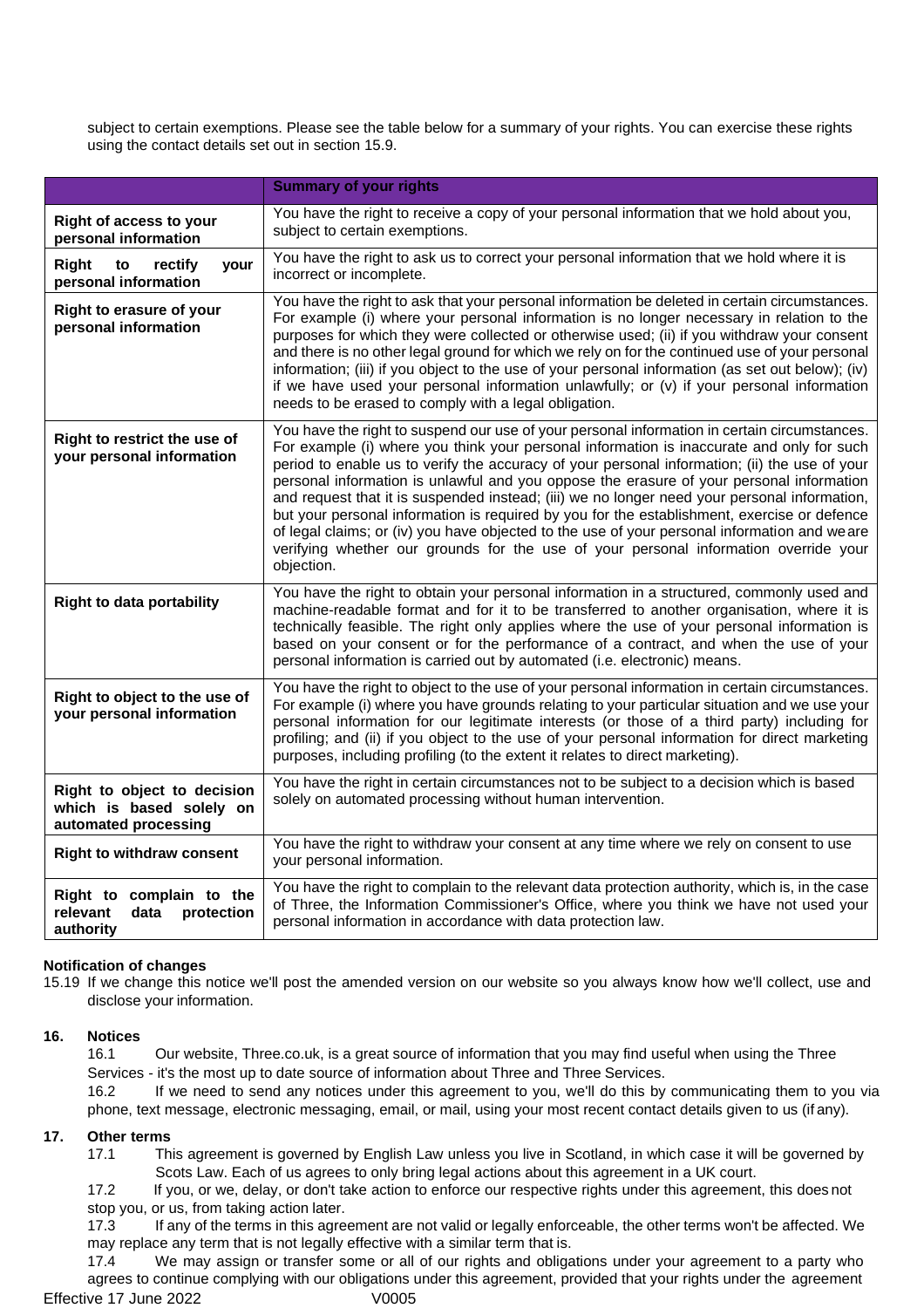or any guarantees given by us to you are not affected. No other person (other than our assignee(s), if any) may benefit from this agreement.

17.5 In exceptional circumstances, a government authority may order the reallocation or change of phone numbers, in which case we may have to change your Three phone number.

17.6 You confirm that you have full contractual capacity to agree to the agreement and are able to pay the Charges.

17.7 Third parties can't benefit from this agreement under The Contracts (Rights of Third Parties) Act 1999.

17.8 Our registered company number is 03885486 (England and Wales) and our registered office is at 450 Longwater Avenue, Green Park, Reading, Berkshire RG2 6GF.

# **Definitions**

Where we use these words they have the following meanings:

**Additional Services**: any additional services that we may make available to you from time to time.

**Age Restricted Services**: any Three Services which are for use only by customers 18 or over.

**Ancillary Services:** optional services which we may charge you relating to your use of the Three Services as listed in the Price Guide. **Annual Price Change**: an increase to the Monthly Charge as described in Section 4.1.

**Cancellation Fee:** means a fee charged if we end the agreement due to your conduct or if you end your agreement within the Minimum Term after the first 14 days from the day you receive the Equipment. The fee is set out in the Price Guide and is calculated as a lump sum equivalent to the total of the Monthly Charges remaining during the Minimum Term of your agreement less a variable discount, currently 3%. We reserve the right to vary the amount of the percentage discount from time to time.

**Cancellation Period:** the period in which you have the right to cancel this agreement, which expires 14 days from the day on which your Equipment is delivered.

**Charges**: charges for access to, and use of, Three Services as set out in the Price Guide. These charges may cover (but are not limited to) fixed periodic charges, including your Monthly Charge, Additional Services usage charges (for example, charges for Outside of Allowance Services or Additional Services), account administration fees, fees for Connection and re-Connection and any costs incurred in collecting outstanding payments from you.

**Communications Data**: information about the routing of services and where applicable calls and messages you make and receive, the date, time, duration and cost of these, and information about the identity of your Equipment and SIM.

**Connection**: the procedure by which we give you access to Three Services. 'Connect', 'Connecting', and 're-connection' have corresponding meanings.

**Disconnection:** the procedure by which we stop your access to Three Services. 'Disconnect,' 'Disconnected' and 'Disconnecting' have corresponding meanings.

**Equipment:** the fixed wireless access hub that Three provide to you in order to connect to the Three Network including the SIM and any other equipment used to access the Service.

**Group:** means CK Hutchison Holdings Limited.

**Location Data:** data indicating the geographical location of your Equipment when using Three Services or when your Equipment is switched on.

**Minimum Term**: the minimum fixed term for the supply of Three Services as laid out in your Package.

**Monthly Charge:** is the monthly fixed charge payable by you for your Package (as set out in the Price Guide), including any Annual Price Change if applicable.

**Packages:** our current Packages available for you to select that are set out in the Price Guide as well as any other Packages we may introduce in the future.

'**Your Package**' means the Package you have chosen, details of which are set out in the Welcome Letter, including your Minimum Term. There may be more than one Package available for you to choose from and if so, you will need to select one before you're Connected to Three. The Packages we offer may be changed or withdrawn from time to time, and can be viewed at Three.co.uk or details requested from Three Customer Services.

**Price Guide:** the document that sets out the Packages available to you, our current Charges and relevant terms (including any Minimum Term and payment commitments). It can be viewed at Three.co.uk/priceguide

**Recurring Payment Method:** a means of automated payment, preauthorised by you, such as by Direct Debit or a recurring credit or debit card payment, details of which are available in our Price Guide.

**Returns Period**: the number of days you have to cancel your agreement and/or return your Equipment, as detailed in the Returns Policy, or as stated in your Welcome Letter.

**Returns Policy:** our returns policy applicable at the time your agreement begins, the current version of which is available at Three.co.uk/returns

**SIM:** a card which enables you to access Three Services.

**Storage Services**: any Three Services which offer you storage capacity on the Three Network for storage of content which you access from Three Services.

**Suspension**: the procedure by which we temporarily Disconnect your access to the Three Services. 'Suspend' and 'Suspended' have a corresponding meaning.

**Tablet:** a tablet personal computer which is authorised for connection to the Three Network and is used to access Three Services.

**Terms:** these Terms and Conditions for using the Three Network and Three Services.